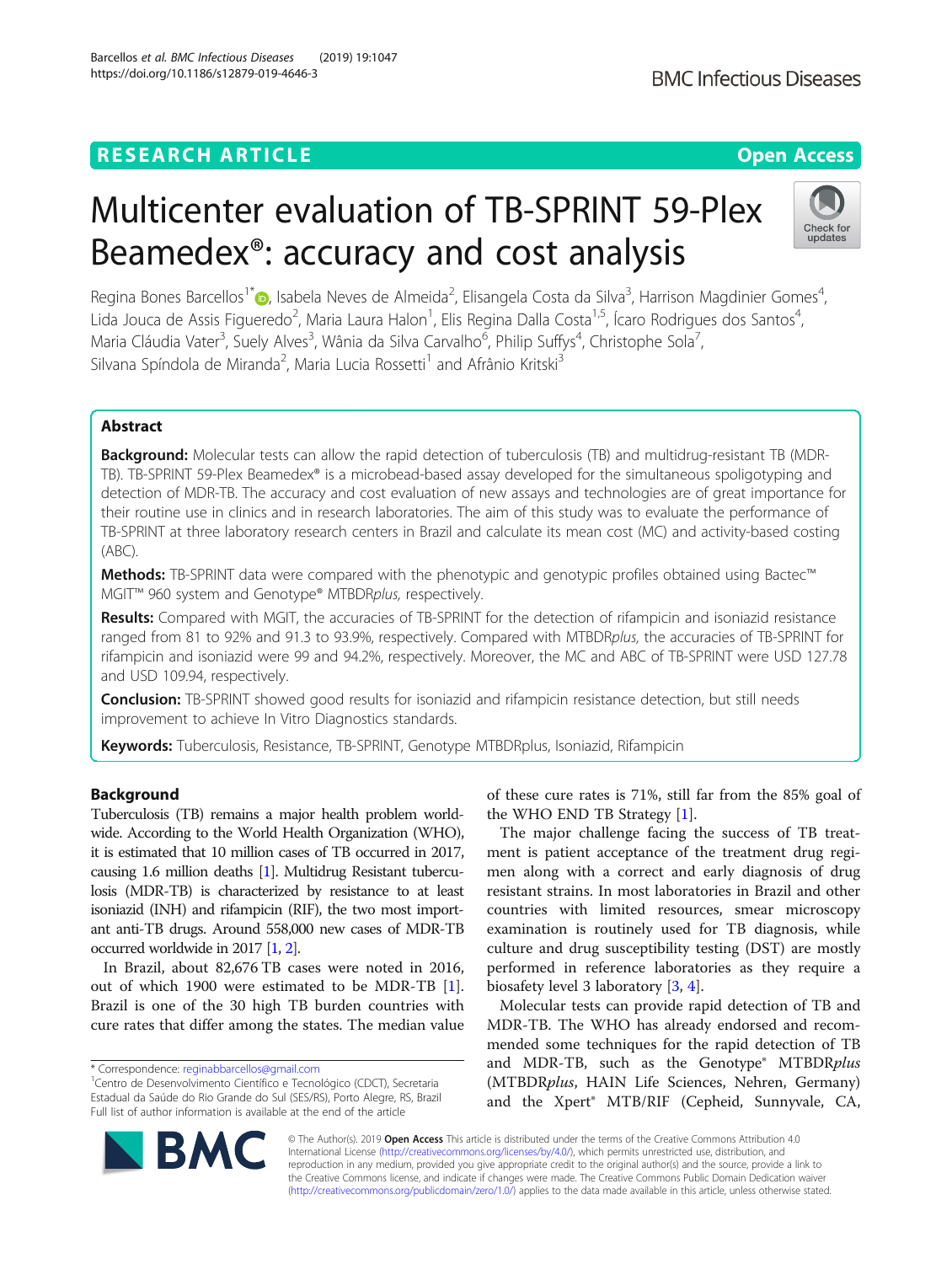USA) [[1,](#page-6-0) [3,](#page-6-0) [5](#page-6-0)]. Recently, a consensus was reached regarding the importance to consider the test accuracy, time to produce a result, and costs incurred by a new diagnostic method, before its incorporation into the healthcare system [\[6](#page-6-0)–[8](#page-6-0)].

In this study, a molecular technique called TB-SPRINT 59-Plex Beamedex® (TB-SPRINT, Beamedex, Orsay, France) was used to identify TB and MDR-TB. This technique is a microbead-based assay developed to run on Luminex® devices (Luminex Corp., Austin, TX, USA) for the simultaneous spoligotyping and detection of rpoB, katG, and inhA mutations associated with resistance to RIF and INH. It has also been successfully used in previous studies and performed well when compared to the MTBDRplus [\[9](#page-6-0)–[11\]](#page-6-0). However, no data on its accuracy and costs have been gathered from a multicenter laboratory study considering all components of the cost chain. This includes the cost of the test (which is currently very low given its current marketing as a research use only (RUO) as well as an in vitro diagnostic (IVD) [[9\]](#page-6-0).

The aim of this study was to evaluate the performance of TB-SPRINT for MDR-TB detection at three laboratory research centers in Brazil and to evaluate its mean cost (MC) and activity-based costing (ABC).

## Methods

## Samples

This study was performed with a panel of 105 Mycobacterium tuberculosis (Mtb) convenience sample isolates selected randomly from the clinical collection of the Mycobacteria Research Laboratory of Medicine School of the Federal University of Minas Gerais (MRL/MS/ UFMG). Using DST in the Bactec™MGIT™960 system (Becton Dickinson Microbiology System, Sparks, NV, USA), it was found that 69 of these isolates were RIF and INH sensitive and 36 were MDR [\[12\]](#page-6-0). The MTBDRplus assay was performed for all isolates of this panel according to the manufacturer's instructions at MRL/MS/UFMG [\[13](#page-6-0)]. At Mycobacteria Research Laboratory/MS/UFMG, the DNA of Mtb isolates was extracted according to the protocol described by Dantas et al. (2015) [[14\]](#page-6-0). After isolating the genomic DNA, it was aliquoted and sent blinded to each of the following sites: 1) Laboratory of Molecular Biology applied to Mycobacteria Research of Federal University of Rio de Janeiro (LMBMR/UFRJ) and 2) Laboratory of Molecular Biology applied to Mycobacteria of Oswaldo Cruz Foundation (LMBM/FIOCRUZ/RJ). Furthermore, all the sites performed the TB-SPRINT according to the manufacturer's instructions [\[15\]](#page-6-0).

# Tb-sprint

The high-throughput TB-SPRINT assay was performed and analyzed using the Luminex™ 200 flow cytometry

device in the 3 different sites (UFMG, UFRJ, and FIO-CRUZ) [[11](#page-6-0), [15\]](#page-6-0). In total, 59 probes were used, of which 43 were for spoligotyping and 16-plex format assay for RIF and INH detection of resistance-associated mutations (81 base pair rifampicin resistance determining region (RRDR) of the rpoB gene, katG codon 315, and  $inhA$  promoter region positions  $-15$  and  $-8$ ). The as-says were performed as described previously [\[11](#page-6-0)].

# DNA sequencing

Target genes of both drugs were amplified as described elsewhere by Junior et al. (2014) [\[16](#page-6-0)] and submitted to DNA sequencing using Big Dye® Kit Terminator Cycle Sequencing (Applied Biosystems, Foster City, CA, USA). Capillary electrophoresis was performed with an automated genetic analyzer ABI Prism 3130xl (Applied Biosystems), following the manufacturer's instructions. The DNA sequences obtained for each gene were analyzed using the Lasergene SeqMan software (DNASTAR©, Madison, USA) and compared with the reference sequences amplified from wild type H37Rv strain and sequences obtained at GenBank (MG995339, MG995338, CP023597, MG995071, MG995070) (National Center for Biotechnology Information – NCBI – [https://www.ncbi.](https://www.ncbi.nlm.nih.gov/genbank/) [nlm.nih.gov/genbank/](https://www.ncbi.nlm.nih.gov/genbank/)).

# Statistical analysis

Statistical analysis was performed using the Statistical Package for Social Sciences software v.21.0. The sensitivity (SE), specificity (SP), accuracy (A), kappa statistics (K), and McNemar discordance statistics were calculated based on the proportion of RIF and INH resistant and susceptible isolates identified by TB-SPRINT and MTBDRplus in comparison to the standard DST method.

The TB-SPRINT indeterminate results of all sites that did not have enough fluorescence reading value to confirm hybridization in the probes evaluated, were not included in the statistical analysis but were included in the cost analysis.

#### Cost analysis

The cost study was developed in LMR/UFMG where all costs components were verified and not estimated [\[17\]](#page-6-0). The cost study was performed on this site, as it was the study coordinator site, and had all the data for the economic study duly available and approved by the Ethics Committee (CAAE -11821913.6.000.5257, CAAE – 0223.2412.7.1001.5149, DE PE/CH, protocol number 139/12).

The TB-SPRINT cost was calculated using the following two methods: the MC method and ABC method. In the MC method, the total cost of all cost components is divided by the quantity produced in a given period (total exams performed / in a month). Based on the LMR/ UFMG routine, this study considered 15 positive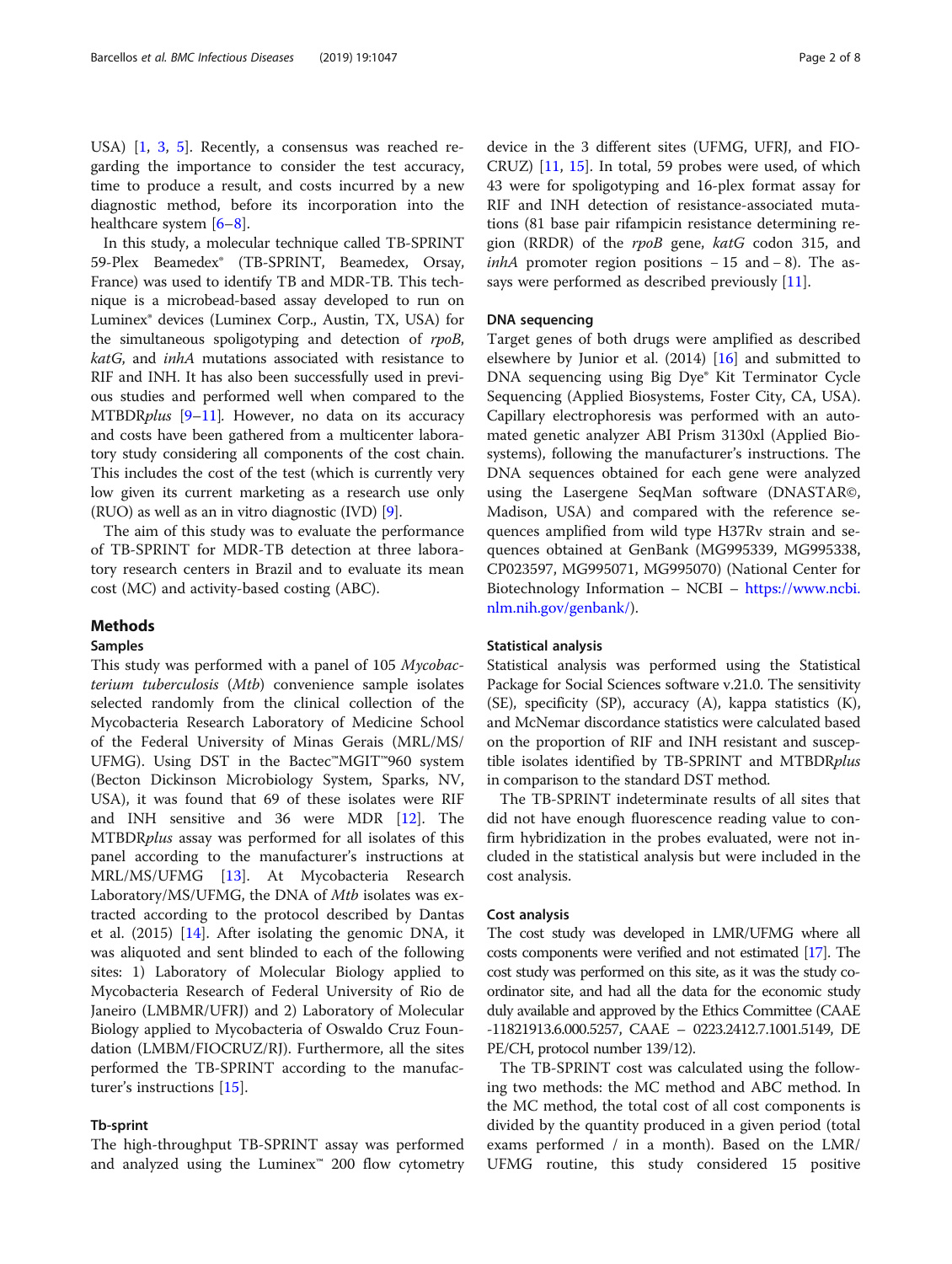cultures and analyzed them over a period of 1 month. Moreover, in the ABC method, the basic principle is to direct as many proportional and non-proportional costs as possible through cost drivers. This method is suitable for complex organizations, such as hospitals, where they consume resources in a very heterogeneous way [[18\]](#page-6-0).

The cost components to be considered to calculate the costs of the TB-SPRINT 59-Plex Beamedex® are the following: infrastructure; all equipment used like the Luminex or Bioplex 200®; the supplies necessary for the all steps of this method – DNA extraction - PCR, Hybridization – Luminex, and Bioplex 200® analysis including the calibration and validation kits; the Sheath fluid indispensable for the operation of these equipment; personal protective equipment (PPE); human resources; the cost of the sample collection and culture; and the values of maintenance of biosafety laboratories (BSL3).

#### Results

## TB-SPRINT versus drug susceptibility testing

The DST identified 72.4% (69/105) samples as susceptible to RIF and INH, and 37.8% (36/105) as MDR-TB. The results for RIF and INH resistance detection obtained by TB-SPRINT® at the three research laboratories, and those obtained using MTBDRplus performed at UFMG, all in comparison to DST results (including sensitivity (SE), specificity (SP), positive predictive value (PPV), negative predictive value (NPV), accuracy (A), and concordance by kappa means value (K)), are displayed in Table 1. The TB-SPRINT indeterminate results from all sites stand for a mean of 22.8% of the tests.

At the FIOCRUZ site, the TB SPRINT performance for RIF was as follows: SE of 92.8%, SP of 70.0%, PPV of 74.2%, NPV of 91.3%, A of 81.0%, and K = 0.623 ( $p <$ 0.001). Its performance for INH was: SE of 88.5%, SP of 94.1%, PPV of 93.9%, NPV of 88.9%, A of 91.3%, and  $K = 0.826$  ( $p < 0.001$ ).

At the UFRJ site, TB-SPRINT showed the following results for RIF: SE of 70%, SP of 100%, PPV of 100%, NPV of 94%, A of 94.7%, and  $K = 0.794$  ( $p < 0.001$ ). For INH, the results were as follows: SE of 90%, SP of 96.2%, PPV of 93.1%, NPV of 94.1%, A of 93.9%, and K = 0.869  $(p < 0.001)$ .

At the UFMG site, for RIF, TB-SPRINT showed the following results: SE of 93.1%, SP of 91.8%, PPV of 87.9%, NPV of 95.7%, A of 92.3%, and K = 0.838 ( $p <$ 0.001). For INH, the results were as follows: SE of 86.1%, SP of 96.2%, PPV of 93.9%, NPV of 91%, A of 92.1%, and  $K = 0.835$  ( $p < 0.001$ ).

McNemar's discordance analysis did not reveal significance (all  $p$  values were  $> 0.05$ ).

#### MTBDRplus versus drug susceptibility testing

MTBDRplus detected no mutations for INH and RIF resistance in 69 strains (susceptible), 29 had mutations for both INH and RIF resistance (MDR), 1 strain had only a

Table 1 Compared TB-SPRINT 59-Plex Beamedex® results for rifampin and isoniazid resistance detection with BACTEC™ MGIT™ 960 system among the three sites evatuated, and Genotype®MTBDRplusbetween with BACTEC™ MGIT™ 960 system BACTEC™ MGIT™ 960

|                  |                |              |              | S              | R              | SE.  | SP   | <b>PPV</b> | <b>NPV</b> | A    | $\mathsf{K}^{\mathsf{*}}$ |
|------------------|----------------|--------------|--------------|----------------|----------------|------|------|------------|------------|------|---------------------------|
| TB-SPRINT        | <b>FIOCRUZ</b> | $RIF n=58$   | S            | 21             | $\overline{2}$ | 92.8 | 70   | 74.2       | 91.3       | 81   | 0.623                     |
|                  |                |              | $\mathsf{R}$ | 9              | 26             |      |      |            |            |      |                           |
|                  |                | INH $n=69$   | S            | 32             | $\overline{4}$ | 88.5 | 94.1 | 93.9       | 88.9       | 91.3 | 0.826                     |
|                  |                |              | $\mathsf{R}$ | $\overline{2}$ | 31             |      |      |            |            |      |                           |
|                  | UFRJ           | $RIF$ $n=57$ | S            | 47             | 3              | 70   | 100  | 100        | 94         | 94.7 | 0.794                     |
|                  |                |              | $\mathsf R$  | $\circ$        | 7              |      |      |            |            |      |                           |
|                  |                | INH $n=83$   | S            | 51             | 3              | 90   | 96.2 | 93.1       | 94.1       | 93.9 | 0.869                     |
|                  |                |              | $\mathsf{R}$ | $\overline{2}$ | 27             |      |      |            |            |      |                           |
|                  | <b>UFMG</b>    | $RIF n=78$   | S            | 45             | 2              | 93.1 | 91.8 | 87.9       | 95.7       | 92.3 | 0.838                     |
|                  |                |              | R            | $\overline{4}$ | 27             |      |      |            |            |      |                           |
|                  |                | INH $n=89$   | S            | 51             | 5              | 86.1 | 96.2 | 93.9       | 91         | 92.1 | 0.835                     |
|                  |                |              | $\mathsf R$  | 5              | 28             |      |      |            |            |      |                           |
| <b>MTBDRplus</b> |                | RIF $n=105$  | S            | 69             | $\mathbf{1}$   | 97.2 | 100  | 100        | 98.5       | 99   | 0.979<br>0.868            |
|                  |                |              | $\mathsf R$  | $\circ$        | 35             |      |      |            |            |      |                           |
|                  |                | INH $n=105$  | S            | 69             | 6              | 83.3 | 100  | 100        | 92         | 94.2 |                           |
|                  |                |              | $\mathsf{R}$ | $\circ$        | 30             |      |      |            |            |      |                           |

RIF rifampin, INH isoniazid, S sensitive, R resistant, SE sensitivity, SP specificity, NPV negative predictive value, PPV positive predictive value, A accuracy, K kappa value; \*all kappa value showed p value < 0.001. Interpretation of Kappa value: < 0.20 = poor; 0,21–0,40 = weak; 0,41–0,60 = moderated; 0,61–0,80 = good;  $> 0,80 =$  very good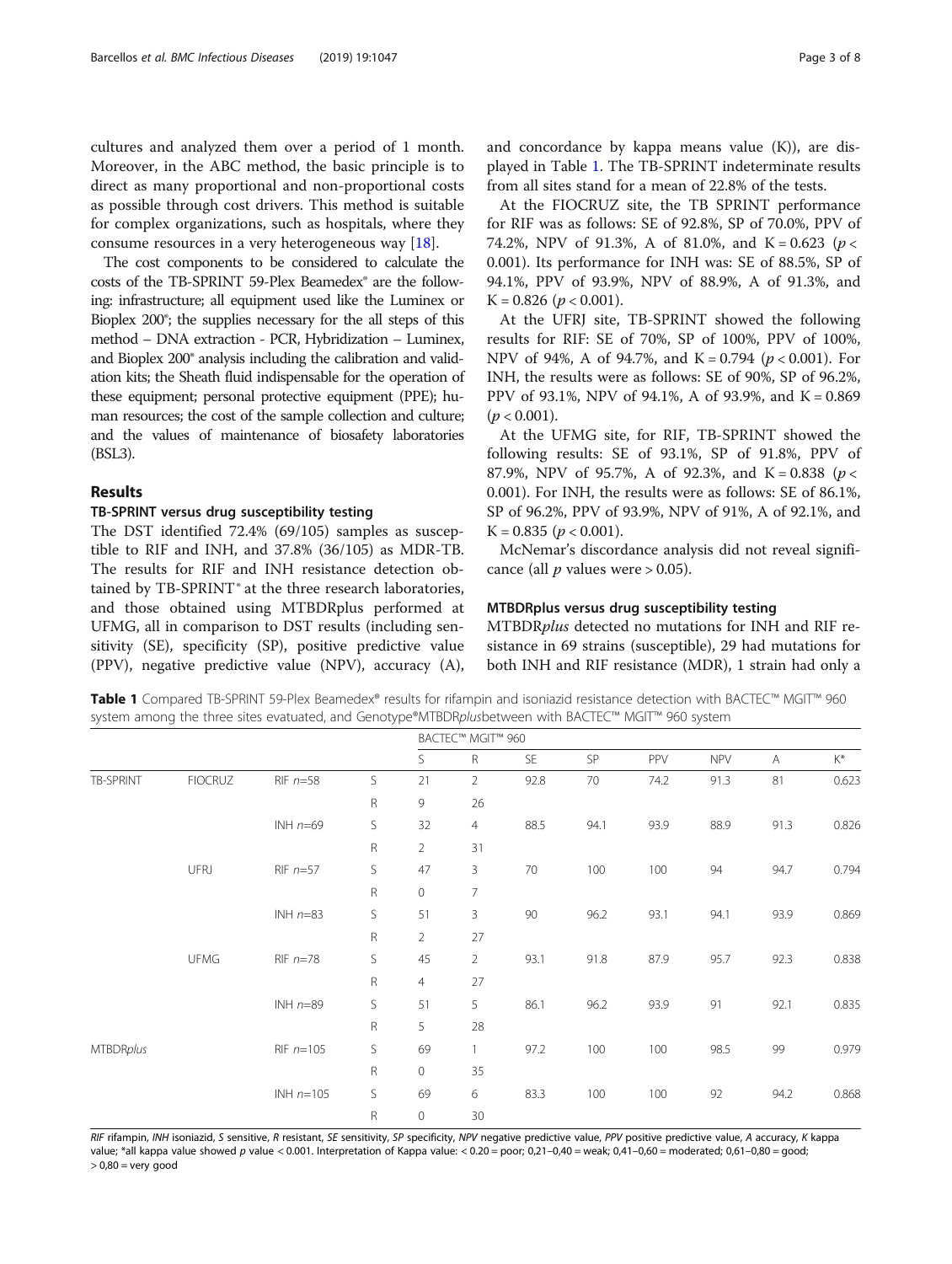INH resistance related mutation, and 6 had only RIF resistant related mutations. Compared to DST, the MDTBDRplus for RIF had SE of 97.25, SP of 100%, PPV of 100%, NPV of 98.5%, A of 99%, and K = 0.979 ( $p <$ 0.001). The MDTBDRplus for INH had SE of 83.3%, SP of 100%, PPV of 100%, NPV of 92%, A of 94.3%, and K =  $0.868$  ( $p < 0.001$ ). Moreover, McNemar's discordance analysis did not reveal significant results ( $p \le 0.05$ ).

## TB-SPRINT versus MTBDRplus

The concordance between TB-SPRINT and MTBDRplus is displayed in Table 2. When the assay was performed at FIOCRUZ, the K values for RIF and INH were 0.660 and 0.825, respectively. Moreover, the K values for RIF and INH were 0.794 and 0.864, respectively, at UFRJ and 0.838 and 0.828, respectively, at UFMG.

#### Costs analysis

The MC and ABC of the TB-SPRINT were USD 127.78 and USD 109.94, respectively. The values of the main equipment and supplies that impacted the cost chain are shown in Table [3.](#page-4-0) The ABC components of the TB-SPRINT are shown in Table [4,](#page-4-0) of which the supplies are the components with the greatest impacts, highlighting the values of the Luminex/Bioplex 200® reagents.

#### Sequencing profile

The sequencing results of the 105 isolates tested is displayed in Table [5](#page-5-0). The 81-base pair hotspot of rpoB gene was evaluated for RIF resistance, and the katG codon 315 and the inhA − 15 promoter region were evaluated for INH resistance.

# **Discussion**

Overall, TB-SPRINT had results comparable to those of DST and MTBDRplus, presenting high agreement in values for INH and RIF resistance detection at all sites. Regarding accuracy, TB-SPRINT was able to detect

Table 2 Concordance values TB-SPRINT 59-Plex Beamedex® results for rifampin and isoniazid resistance detection with GenoType MTBDRplus among the three sites evatuated

|           |                | <b>MTBDRplus</b> |       |           |
|-----------|----------------|------------------|-------|-----------|
|           |                | Κ                |       |           |
| TB-SPRINT | <b>FIOCRUZ</b> | <b>RIF</b>       | 0.660 | p < 0.001 |
|           |                | <b>INH</b>       | 0.825 |           |
|           | UFRJ           | <b>RIF</b>       | 0.794 | p < 0.001 |
|           |                | <b>INH</b>       | 0.864 |           |
|           | <b>UFMG</b>    | <b>RIF</b>       | 0.838 | p < 0.001 |
|           |                | <b>INH</b>       | 0.828 |           |

RIF rifampin, INH isoniazid, K kappa value. Interpretation of Kappa value: <  $0.20 =$  poor;  $0.21 - 0.40 =$  weak;  $0.41 - 0.60 =$  moderated;  $0.61 - 0.80 =$  good; > 0,80 = very good

resistance mutations in the RRDR region of rpoB gene, regarding RIF resistance, and in codon 315 of katG and in the position  $-15$  of the promoter region of *inhA* gene, regarding INH resistance. These results are close to the MTBDRplus accuracy values found in this study and previously described [[19](#page-6-0), [20](#page-6-0)]. When comparing the results between the sites, there was an important variation, which shows a reduced reproducibility of this molecular test.

A large number of indeterminate results in TB SPRINT were observed, mainly for the analysis of mutations in the rpoB gene. These results were similar to other studies observed in MTBDRplus, [[21](#page-7-0)–[23](#page-7-0)]. In previous studies, regarding evaluation of the frequency of indeterminate results of TB-SPRINT, only accuracy was evaluated [\[9,](#page-6-0) [11\]](#page-6-0). Most mutations conferring RIF resistance were identified in the 81-base pairs RRDR region of the rpoB gene, more frequently at codon 531, followed by codon 526, and codon 516. For INH resistance, most of the mutations were identified in the katG gene codon 315, followed by the *inhA* gene. These data are in agree-ment with the data described in the literature [\[11](#page-6-0), [24](#page-7-0)]. Although most of the mutations found in the rpoB gene were the classic and most commonly observed ones (516 GAC-GTC, 526 CAC-GAC/TAC, and 531 TCG-TTG/ TGG), other mutations were identified by sequencing in the evaluated MDR samples, which are not covered in the TB-SPRINT (Table [5\)](#page-5-0). Such mutations can make the process of hybridization results analysis difficult to interpret, requiring more attention of the operator. Given the high number of indetermined TB-SPRINT outcomes observed in this study, and that the operator was blinded from the sequencing results at the time of the execution and data analysis, possible absence of signal in WT probes in resistant strains with other mutations were not detected, and the indetermined results, although described, were not evaluated in the statistic analysis. This is important to point out as every molecular result must be evaluated in conjunction with the patient's clinical data, which could explain and avoid the false-negative results found [\[24](#page-7-0)].

The technique using Luminex devices allows the analysis of 96 samples at the same time, generating rapid results as recommended by the WHO [[2\]](#page-6-0). Although excellent results were described previously, this was the first multicenter study that evaluated this test under routine conditions, with the same sample panel, changing only the operator and instruments [\[9](#page-6-0), [11\]](#page-6-0). In this study, reduced reproducibility results have been observed, particularly for RIF, due to a high number of indeterminate results.

Differences in the laboratory structure, such as the fact that each site used its own reagents for PCR and hybridization, as TB-SPRINT did not provide PCR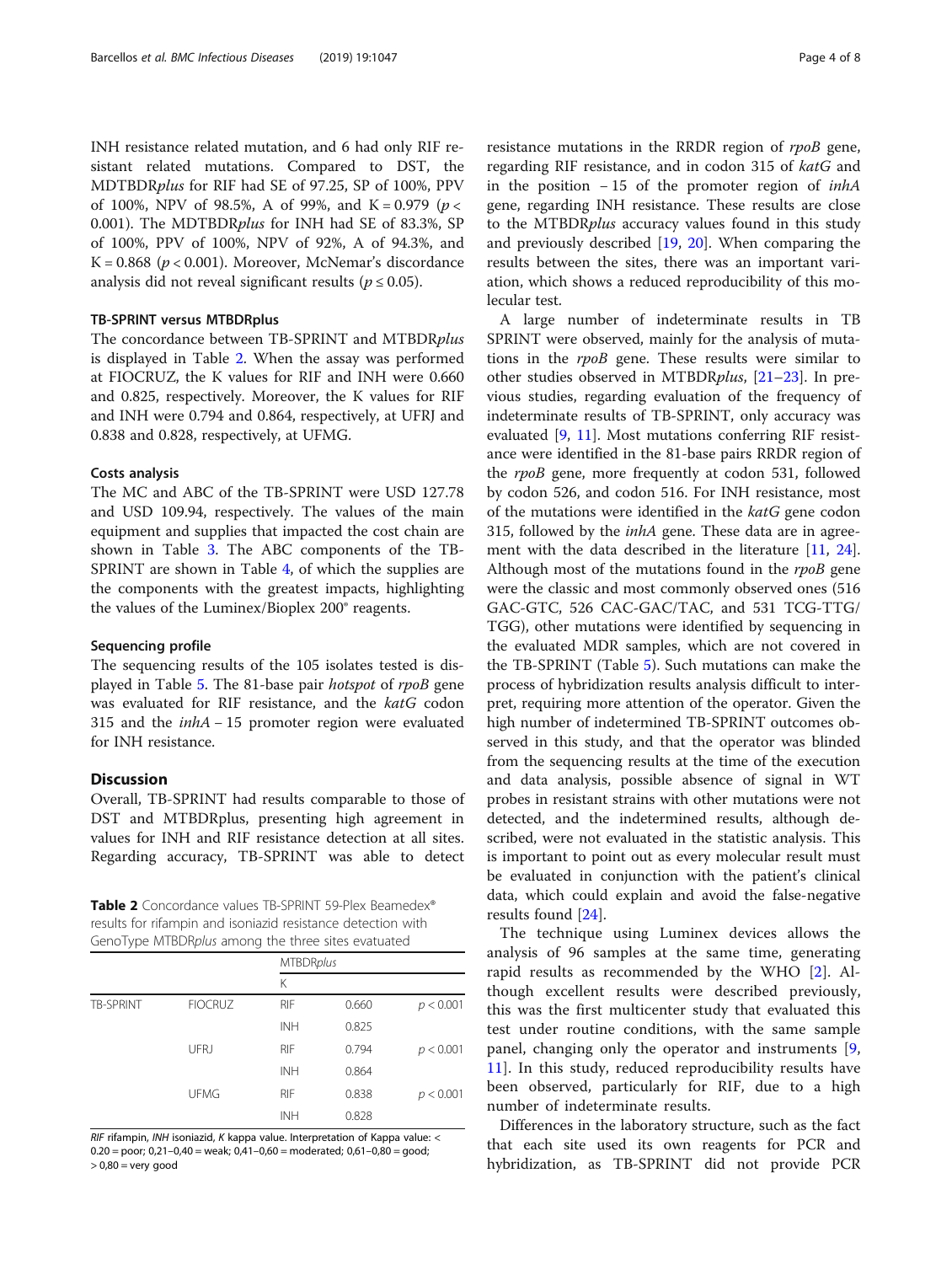| Equipment                           | Quantity                | Unit Value | Mean Cost  | ABC <sup>a</sup> |
|-------------------------------------|-------------------------|------------|------------|------------------|
| Luminex or Bioplex 200 <sup>®</sup> |                         | U\$ 56.818 | U\$ 236.66 | U\$ 5.26         |
| Termocycler                         |                         | U\$ 7.272  | U\$ 30.30  | U\$ 0.67         |
| Refrigerated Centrifuged            |                         | U\$ 6.089  | U\$ 25.37  | U\$ 0.56         |
| Water purifier MilQ                 |                         | U\$ 4.454  | U\$ 22.72  | U\$ 0.50         |
| <b>Biological Safety Cabinet</b>    |                         | U\$ 38.461 | U\$ 3.20   | U\$ 0.48         |
| Inputs                              | Quantity per exam       | Unit Value | Mean Cost  | ABC <sup>a</sup> |
| TB-SPRINT 59-Plex Beamedex®         | 1 kit for 100 reactions | U\$ 265.15 | U\$ 39.77  | U\$ 2.65         |
| Calibration Kit <sup>®</sup>        | 1 kit for six months    | U\$ 1.012  | U\$ 151.82 | U\$ 10.12        |
| Validation Kit <sup>®</sup>         | 1kit for six months     | U\$ 2.476  | U\$ 371.47 | U\$ 24.76        |
| Sheat Fluid®                        | 1 kit for six months    | U\$ 276.81 | U\$ 41.52  | U\$ 2.77         |
|                                     |                         |            |            |                  |

<span id="page-4-0"></span>Table 3 Cost of the main equipment and inputs for TB-SPRINT 59-Plex Beamedex®

<sup>a</sup>ABC Activity Based Cost

reagents in the kit at that time, may have contributed to the differences in reproducibility between sites and impacted the outcome of this test. Also, DNA extraction method is crucial to ensure good results, and as a limitation of this study, DNA extraction was performed only at UFMG and this material was distributed to the three sites, so the outcome regarding variability due to DNA extraction could not be accessed. Standardization of all laboratory flow and continuous personal training must be considered to achieve uniformity in the results. Despite the technical issue, the MC and ABC of TB-SPRINT (USD 127.78 and USD 109.94, respectively) are considerably higher than the average costs and ABC of MTBDRplus (USD 84.21 and USD 48.38, respectively) [[25\]](#page-7-0). If the high number of repetitions of TB-SPRINT that would have been necessary was taken into account, these values would become even higher, causing this assay not suitable to be implemented in low and middleincome countries. Recently, after this study was performed, TB-SPRINT was improved, now it not only provides coupled beads but also dNTP, primers, and Taq Polymerase [\(www.beamedex.com\)](http://www.beamedex.com/) without significant extra costs.

The main components that increase the costs of TB-SPRINT are the equipment necessary supplies, where we highlight the high values of the calibration and validation

Table 4 Components costs and ABC of TB-SPRINT 59-Plex Beamedex®

| TB-SPRINT 59-Plex Beamedex®       |            |
|-----------------------------------|------------|
| Inputs                            | U\$ 54.47  |
| Assembled Procedures <sup>a</sup> | U\$ 12.44  |
| Human Resources                   | U\$ 26.96  |
| Equipaments and PM <sup>b</sup>   | U\$ 16.07  |
| Total                             | U\$ 109.94 |

Assembled Procedures<sup>a</sup> = Collect and culture; <sup>b</sup>PM = permanent material

kits indispensable for the use and maintenance of Luminex/Bioplex 200®, according to the manufacturer's recommendation [[26\]](#page-7-0).

Other than the costs associated with TB-SPRINT, this kit also requires several steps to execute the test and does not provide all the required supplies. The supplies that are not provided by the kit and need to be acquired by the local laboratory include PCR plates, reading plates, adhesives, microtubes, and reagents for DNA extraction, PCR amplification, hybridization, and washing buffers [\[15\]](#page-6-0). Notwithstanding the cost increase, we observed a major variability between the laboratories that performed the assay, when evaluated under field conditions. This suggested that the protocol can be sensitive to variations in the instrument and reagents. Also, a protocol with many steps increases the amount of time dedicated by human resources and the need for equipment and materials. Although these are usually used in a molecular biology laboratory, they increase the values of both the MC and ABC. These data on TB-SPRINT MC and ABC, as well as the cost component analysis of this method, indicate that it may not be economically sustainable to incorporate TB-SPRINT into the drug resistance diagnostic routine of Brazilian public laboratories. The LMR/UFMG used as a model for the economic study, is a public laboratory that presents a reality very close to the other sites of this study and others public laboratories in Brazil, so is important highlight the necessity of laboratories perform the economic evaluations in loco in parallel to the performance evaluations, when incorporating new technologies.

Despite the fragile results for the identification of drug resistance in a routine laboratory, TB-SPRINT is an excellent method for performing spoligotyping as previously described by research laboratories as it gives great quality results in a short period of time [[10](#page-6-0), [11](#page-6-0), [14](#page-6-0)].

The TB-SPRINT results were compared to DST by using MGIT, which was used as the standard method according to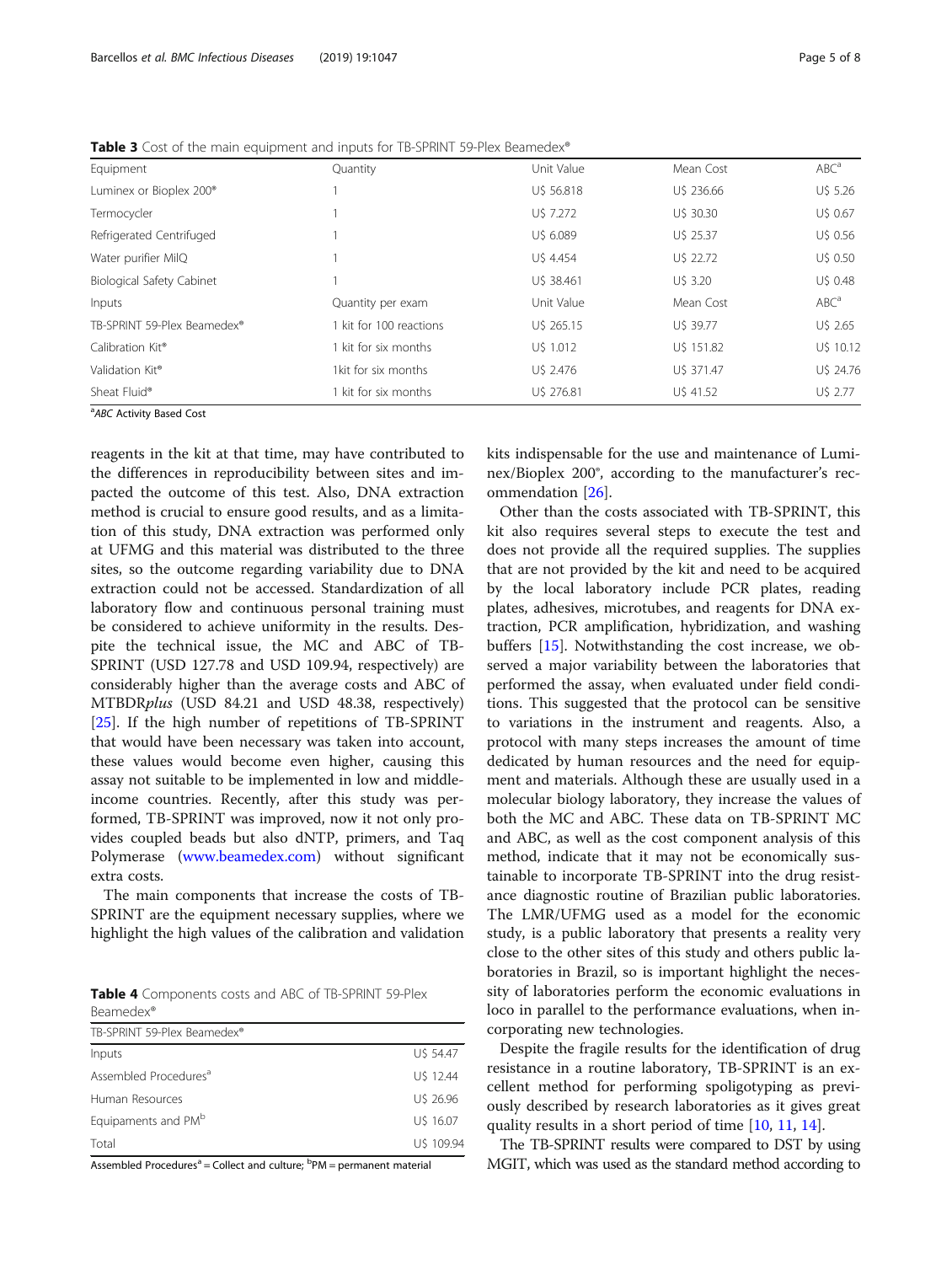| Isolates<br>$(n=105)$       | Drug                            | Sequencing<br>profile | Gene codon/position                                                                        | Mutation (n)                                                                           |
|-----------------------------|---------------------------------|-----------------------|--------------------------------------------------------------------------------------------|----------------------------------------------------------------------------------------|
|                             |                                 |                       | $rpoB$ 516                                                                                 | 4 GAC-GTC<br>1 GAC-GAA<br>1 GAC-GCC<br>30 WT                                           |
| <b>36 MDR</b><br>isolates   | <b>RIF</b>                      | 35 MUT<br>1 WT        | rpoB 526                                                                                   | 7 CAC-GAC<br>2 CAC-TAC<br>1 CAC-CGC<br>1 CAC-CAG<br>1CAC-TAC/GAC<br>1 CAC-TCC<br>23 WT |
|                             |                                 |                       | $rpoB$ 531                                                                                 | 12 TCG-TTG<br>2 TCG-TAG<br>1 TCG-TGG<br>20 WT                                          |
|                             |                                 |                       | rpoB 530/531                                                                               | 1 ATGTCG-CTGTTC                                                                        |
|                             | <b>INH</b>                      | 32 MUT<br>4 WT        | $katG$ 315                                                                                 | 28 AGC-ACC<br>8 AGC WT                                                                 |
|                             |                                 |                       | $inhA - 15$                                                                                | 8 C-T<br>28 WT                                                                         |
|                             |                                 | 65 WT                 |                                                                                            |                                                                                        |
| 69<br>sensitive<br>isolates | <b>RIF</b><br>and<br><b>INH</b> | 4 MUT                 | rpoB 531 and katG 315<br>$rpoB$ 531 and $katG$ 315<br>and inhA -15<br>rpoB 522<br>katG 315 | 1 TCG-TTG and AGC-ACC<br>1 CAC-TAC and AGC-ACC<br>and C-T<br>1 TCG-TGG<br>1 AGC-AAC    |

<span id="page-5-0"></span>Table 5 Sequencing profiles of the 105 isolates for rpoB, katG and inhA genes

RIF rifampim, INH isoniazid, MUT mutated, WT wild type

other studies evaluating the accuracy of this test for routine clinical detection of MDR-TB [\[9,](#page-6-0) [11\]](#page-6-0). Some strains present well-known resistance mutations, but are sensitive in DST. This event could occur due to the presence of heteroresistant strains, but it needs to be confirmed in the future studies, for instance retesting the strain for the DST together with minimum inhibitory concentration (MIC) determination, and whole sequencing genome [\[27](#page-7-0)].

This study presents some limitations: the relation of the clinical data of the patients with the results of the molecular tests was not performed, the cost-effectiveness was not evaluated, and the DNA extraction and the MTBDRplus assay were performed at one site. Given the WHO recommendations for rapid and reliable MDR strain detection, it is crucial to perform other studies to carry out laboratory validation and cost analysis, under field conditions, for any new molecular tests before their incorporation into the health system.

## Conclusions

In conclusion, the current version of TB-SPRINT 59- Plex Beamedex® may not be applicable yet in routine laboratories especially in locations of low resources, given the cost of maintenance and materials, however TB-SPRINT is also an unique assay, besides whole genome sequencing, that may provide interesting clues on MDR-TB transmission rates in a given setting. As TB-SPRINT not only describes the major drug-resistance mutations but also provides the genotyping (through spoligotyping). In this sense, TB-SPRINT could be well suited for large retrospective population-based multidrug resistance national survey.

TB-SPRINT 59-Plex Beamedex® showed good results for INH and RIF resistance identification, but still needs improvements to achieve IVD standards. The low cost of TB-SPRINT is also hampered by the high cost of purchasing a Luminex device and the costs associated with routine calibration-controls. The spread of the MagPix®, a 50-Plex LED based fluorescence imager (Luminex Corp, Austin, TX, USA), could significantly lower the routine cost of TB-SPRINT. Improved protocol and new cost analysis should be pursued for TB-SPRINT to be made suitable for routine MDR-TB molecular diagnostics.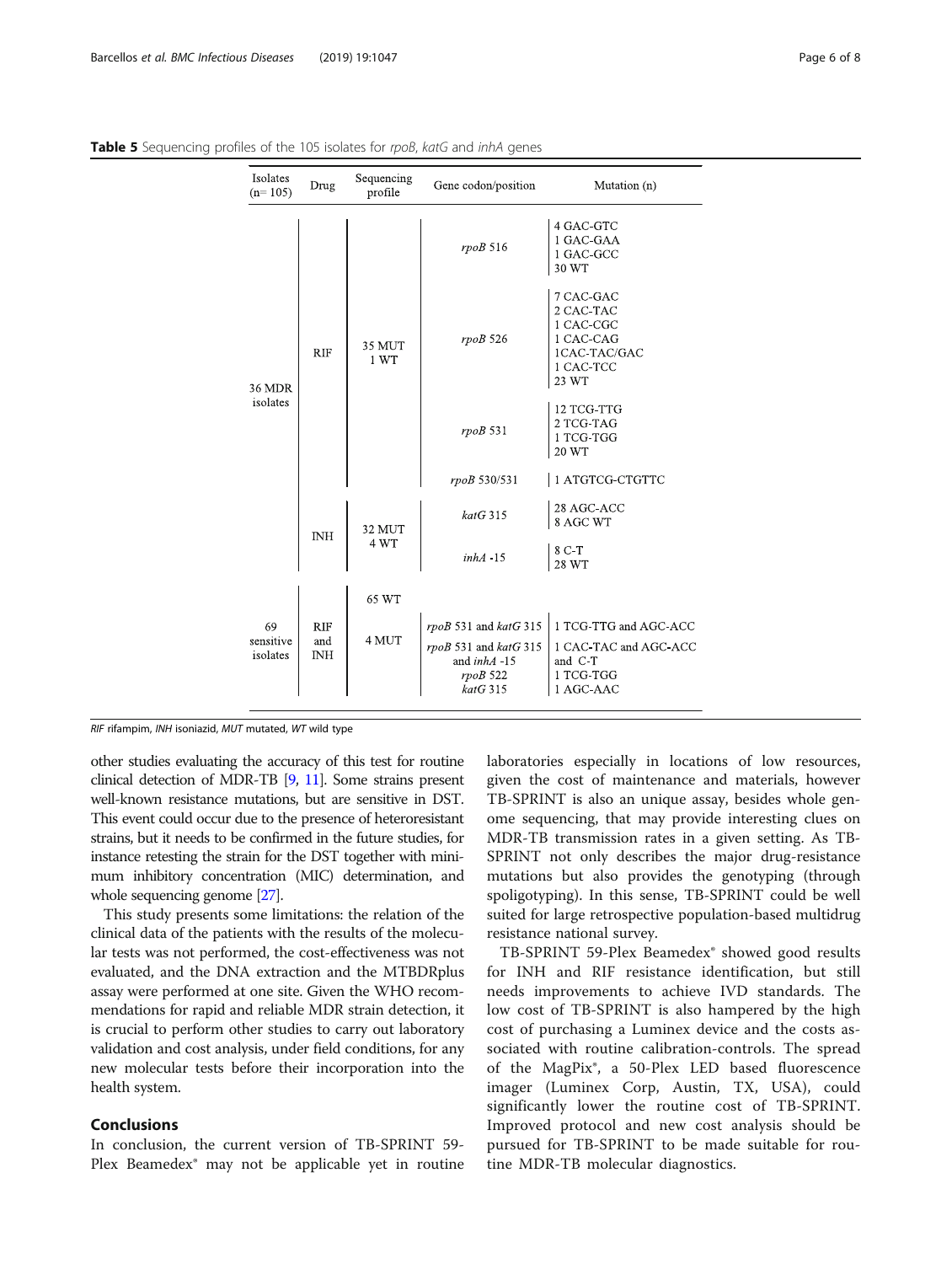#### <span id="page-6-0"></span>Abbreviations

A: Accuracy; ABC: Activity-based costing; DST: Drug sensitivity testing; INH: Isoniazid; IVD: In Vitro Diagnostic; K: Kappa means value; LMBM/ FIOCRUZ/RJ: Laboratory of Molecular Biology applied to Mycobacteria of Oswaldo Cruz Foundation; LMBMR/UFRJ: Laboratory of Molecular Biology applied for Mycobacteria Research of Federal University of Rio de Janeiro; MC: Mean cost; MDR-TB: Multidrug-resistant TB; MRL/MS/ UFMG: Mycobacteria Research Laboratory of Medicine School of the Federal University of Minas Gerais; Mtb: Mycobacterium tuberculosis; NCBI: National Center for Biotechnology Information; NPV: Negative predictive value; PCR: Polymerase chain reaction; PPE: Personal protective equipment: PPV: Positive predictive value; RIF: Rifampicin; RRDR: Rifampicin resistance determining region; RUO: Research use only; SE: Sensitivity; SP: Specificity (SP); TB: Tuberculosis; TB-EFI: Ethambutol-fluoroquinolones-Injectable drugs; WHO: World Health Organization

#### Acknowledgments

The authors wish to thank the Minas Gerais State Research Support Foundation (FAPEMIG), Graduate Program in Medical Clinic of the Faculty of Medicine of the Federal University of Rio de Janeiro (UFRJ), the National Council for Scientific and Technological Development (CNPq), Center for Scientific and Technological Development (CDCT-RS), Oswaldo Cruz Foundation, Université Paris-Sud, Université Paris-Saclay, and Brazilian Tuberculosis Research Network (REDE-TB), for funding and technical support.

#### Authors' contributions

Design of study: RBB, INA, MLRR, AK, and SdM. Laboratory analysis: RBB, MLH, LJAF, ERDC, ECS, IRS, HMG, and PS. Cost analysis: MCV and SA. Data analysis: RBB and IA. Article writing: RBB, INA, VS, WdSC, LJdAF, and SdM. Article review: MV, MLRR, and AK. Production of the article's final version: RBB, INA, VS, LJdAF, WdSC, MV, CS, and AK. Promotion of study financing: SdM and AK. All the authors read and approved the final manuscript.

#### Funding

The study was financed, for the acquisition of laboratory supplies and kits, by the PPSUS Research Project - Cost effectiveness of new diagnostic methods for tuberculosis and resistant tuberculosis (Innovative actions), process number: CDS - APQ-03266-13, and by CNPq Financial by means of process numbers: 306759/2017–9, 310174/2017–7 and 446796/2014; and by CNPq/ INCT 465318/2014–2, for laboratory supplies and pos-doc scholarship.

#### Availability of data and materials

The datasets used and analyzed during the current study are available from the corresponding author on reasonable request.

#### Ethics approval and consent to participate

This study was approved by the Ethics Committee (Research Ethics Committee from the Minas Gerais Hospital Foundation, under technical report number 018B/20, UFMG Ethics Committee under protocols: CAAE-11821913.6.000.5257, CAAE0223.2412.7.1001.5149, DEPE/HC protocol number139/12) (FEPPS Research Ethics Committee under protocol: CAAE-53959316.0.0000.5320, Public Health School Ethics Committee under protocol: CAAE- 53959316.0.3001.5312). Informed consent was waived due to the retrospective nature of the study.

#### Consent for publication

Not applicable.

#### Competing interests

The authors declare that the research was conducted in the absence of any commercial or financial relationships that could be construed as a potential conflict of interest.

#### Author details

<sup>1</sup>Centro de Desenvolvimento Científico e Tecnológico (CDCT), Secretaria Estadual da Saúde do Rio Grande do Sul (SES/RS), Porto Alegre, RS, Brazil. 2 Laboratório de Pesquisa em Micobactérias, Faculdade de Medicina, Universidade Federal de Minas Gerais (UFMG), Belo Horizonte, MG, Brazil. <sup>3</sup>Centro de Pesquisa em Tuberculose, Faculdade de Medicina, Universidade Federal do Rio de Janeiro (UFRJ), Rio de Janeiro, RJ, Brazil. <sup>4</sup>Laboratório de Biologia Molecular Aplicada a Micobactérias, Instituto Oswaldo Cruz,

Fundação Oswaldo Cruz (FIOCRUZ), Rio de Janeiro, RJ, Brazil. <sup>5</sup>AstraZeneca do Brasil, Cotia, SP, Brazil. <sup>6</sup>Faculdade de Farmácia (UFMG), Belo Horizonte, MG, Brazil. <sup>7</sup>Institute for Integrative Biology of the Cell (I2BC), CEA, CNRS, Univ. Paris-Sud, Université Paris-Saclay, 91198 Gif-sur-Yvette cedex, France.

#### Received: 29 August 2019 Accepted: 22 November 2019 Published online: 10 December 2019

#### References

- 1. WHO. WHO Global Tuberculosis Report 2018. 2018.
- 2. WHO. Molecular Line Probe Assays for Rapid Screening of Patients At Risk of Multidrug-Resistant Tuberculosis Policy Statement Molecular Line Probe Assays for Rapid Screening of. 2008.
- 3. Rabodoarivelo M, Brandao A, Cergole Novella M, Bombonatte AC, Imperiale B, Rakotosamimanana N, et al. Detection of multidrug-resistant tuberculosis from stored DNA Samples: A multicenter study. Int J Mycobacteriol. 2018;7:  $40 - 4$
- 4. Secretaria de Vigilância em Saúde − Ministério da Saúde. Boletim Epidemiológico Perspectivas brasileiras para o fim da tuberculose como problema de saúde pública. 2016.
- 5. Huang H, Zhang Y, Li S, Wang J, Chen J, Pan Z, et al. Rifampicin resistance and multidrug-resistant tuberculosis detection using Xpert MTB/RIF in Wuhan, China: a retrospective study. Microb Drug Resist. 2017;24:675–9.
- 6. Groessl EJ, Ganiats TG, Hillery N, Trollip A, Jackson RL, Catanzaro DG, et al. Cost analysis of rapid diagnostics for drug-resistant tuberculosis. BMC Infect Dis. 2018:18:112.
- 7. Pantoja A, Fitzpatrick C, Vassall A, Weyer K, Floyd K. Xpert MTB/RIF for diagnosis of tuberculosis and drug-resistant tuberculosis: a cost and affordability analysis. Eur Respir J. 2013;42:708–20.
- 8. Dowdy DW, Van'T Hoog A, Shah M, Cobelens F. Cost-effectiveness of rapid susceptibility testing against second-line drugs for tuberculosis. Int J Tuberc Lung Dis. 2014;18:647–54.
- 9. Dantas NGT, Suffys PN, Carvalho WS, Gomes HM, de Almeida IN, Figueiredo LJA, et al. Correlation between the BACTEC MGIT 960 culture system with genotype MTBDRplus and TB-SPRINT in multidrug resistant mycobacterium tuberculosis clinical isolates from Brazil. Mem Inst Oswaldo Cruz. 2017;112: 769–74.
- 10. Molina-Moya B, Gomgnimbou MK, Lafoz C, Lacoma A, Prat C, Refrégier G, et al. Molecular characterization of mycobacterium tuberculosis strains with TB-SPRINT. Am J Trop Med Hyg. 2017;97:806–9.
- 11. Kiréopori Gomgnimbou M, Hernandez-Neuta I, Panaiotov S, Bachiyska E, Carlos Palomino J, Martin A, et al. Tuberculosis-Spoligo-rifampin-isoniazid typing: an all-in-one assay technique for surveillance and control of multidrug-resistant tuberculosis on Luminex devices. J Clin Microbiol. 2013; 51:3527–4.
- 12. Siddiqi SH, Rüsch-Gerdes S. For BACTECTM MGIT 960TM TB System (Also applicable for Manual MGIT). 2006; July.
- 13. Hain Lifescience. Geno Type MTBDR plus ver 2.0 Manual; 2012. p. 1–14.
- 14. Dantas NGT, Suffys PN, Carvalho WS, Gomes HM, de Almeida IN, de Assis LJ, et al. Genetic diversity and molecular epidemiology of multidrug-resistant mycobacterium tuberculosis in Minas Gerais State, Brazil. BMC Infect Dis. 2015;15:306.
- 15. Beamedex. User Manual TB-SPRINT for Luminex 200 or Bioplex 200 or MagPix (59-Plex); 2015. p. 1–10.
- 16. Ferreira Junior SLM, Costa ERD, dos Santos PG, Gomes HM, Silva MSN, Esteves LS, et al. In house reverse membrane hybridisation assay versus genotype MTBDRplus and their performance to detect mutations in the genes rpoB, katG and inhA. Mem Inst Oswaldo Cruz. 2014;109:307–14.
- 17. de Almeida IN, Figueredo LJA, Soares VM, Vater MC, Alves S, Carvalho WS, et al. Evaluation of the mean cost and activity based cost in the diagnosis of pulmonary tuberculosis in the laboratory routine of a high-complexity hospital in Brazil. Front Microbiol. 2017;8:249.
- 18. Brasil. Programa Nacional de Gestão de Custos. Brasília: Manual Técnico de Custos-Conceitos e Metodologias; 2006.
- 19. De Abreu Maschmann R, Spies FS, De Souza Nunes L, Ribeiro AW, Machado TRM, Zaha A, et al. Performance of the genotype MTBDRplus assay directly on sputum specimens from Brazilian patients with tuberculosis treatment failure or relapse. J Clin Microbiol. 2013;51:1606–8.
- 20. Feliciano CS, Nascimento MMP, Anselmo LMP, Pocente RHC, Bellissimo-Rodrigues F, Bollela VR. Role of a genotype MTBDRplus line probe assay in